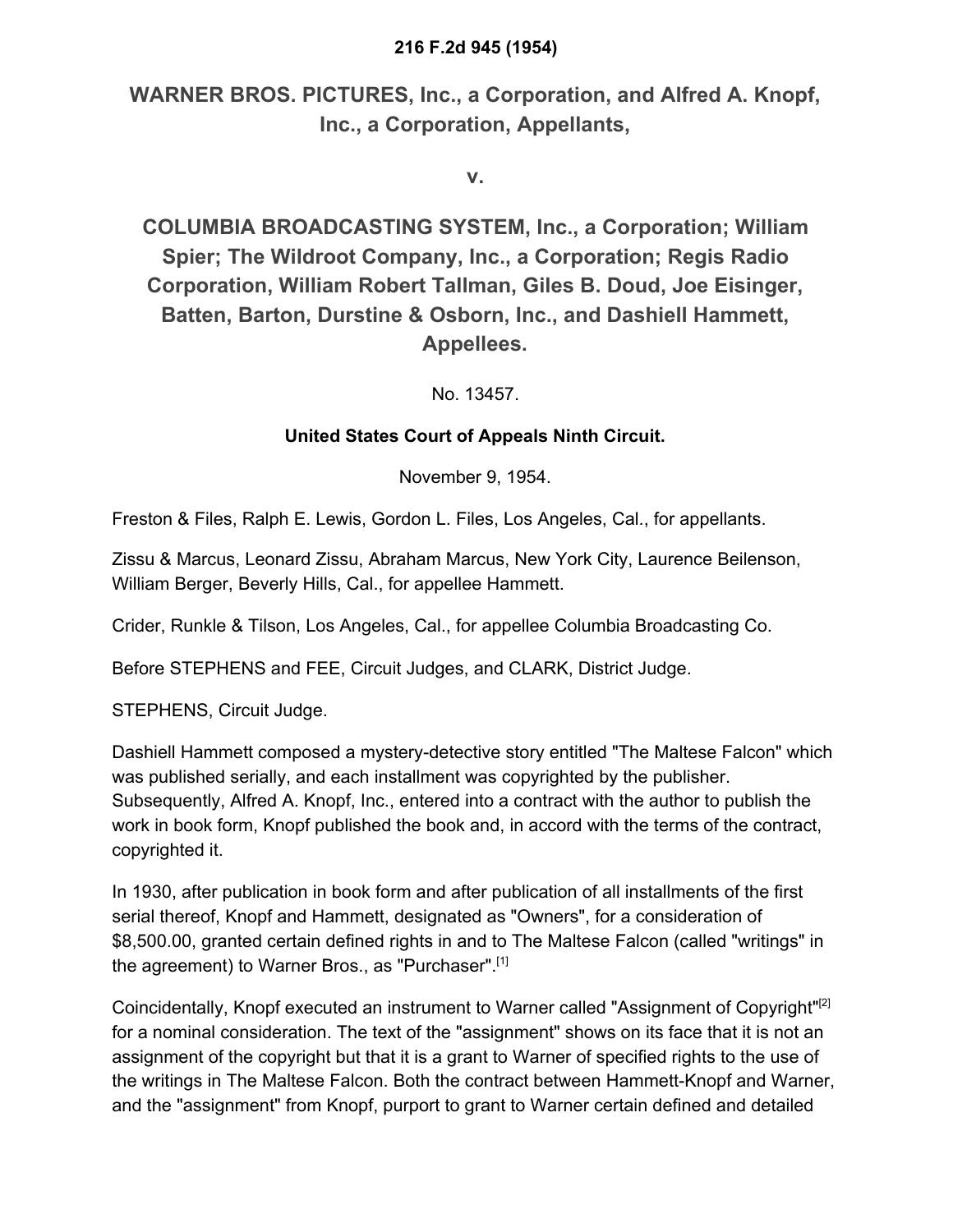exclusive rights to the use of The Maltese Falcon "writings" in moving pictures, radio, and television.

By the common law, the author of a writing possesses the sole and exclusive right to publish it, but upon and after the first publication the writing may be published by anyone including the author, since the writing has gone into the public domain. Bobbs-Merrill Co. v. Straus, 1908, 210 U.S. 339, 28 S.Ct. 722, 52 L.Ed. 1086; Bobbs-Merrill Co. v. Straus, 2 Cir., 1908, 147 F. 15, 15 L.R.A., N.S., 766; Harper & Bros. v. M. A. Donohue & Co., C.C. 1905, 144 F. 491. The copyright statute extends the author's sole and exclusive right in accordance with its terms and provisions. Constitution of the United States, Art. I, § 8, Clause 8; Title 17 U.S.C.A.; Bobbs-Merrill Co. v. Straus, 1908, 210 U.S. 339, 28 S.Ct. 722, 52 L.Ed. 1086; Bobbs-Merrill Co. v. Straus, 2 Cir., 1908, 147 F. 15, 15 L.R.A.,N.S., 766. In other words, it reserves the writing from the public domain for the effective period of the copyright. What we have just said is what is meant by courts when they say: "When the copyright comes in, the common law right goes out."

No question as to the legality of the copyright on The Maltese Falcon or to its continuing effectiveness through all times in suit, or to its complete beneficial ownership by Hammett and Knopf together, is in issue. Therefore, at the effective moment of the grants by Hammett and Knopf to Warner, the latter became possessed of the sole and exclusive right to the writing which is within the copyright, less all limiting terms of the grants. The grants are limited to defined uses in motion picture, talking pictures, radio, and television.

It is claimed by Warner that it acquired the exclusive right to the use of the writing, The Maltese Falcon, including the individual characters and their names, together with the title, "The Maltese Falcon", in motion pictures, radio, and television. The use of the title is not in issue, since the grant to Warner specifically includes it.

It is the position of Hammett and the other defendants, all of whom claim some interest under him, that the rights acquired by Warner are those specifically mentioned in the conveying or granting instruments, and that the exclusive right to the use of the characters and/or their names were not mentioned as being granted; that the instruments, properly construed, do not convey any exclusive right to the use of characters with or without names, hence Hammett could use them in other stories. However, if, by reason of the silence in the instruments as to such claimed rights, the instruments should be held to be ambiguous on this point, the custom and practice demonstrate that such rights are not customarily parted with by authors, but that characters which are depicted in one detective story together with their names are customarily retained and used in the intricacies of subsequent but different tales.

Hammett did so use the characters with their names and did contract with others for such use. In 1946 he used The Maltese Falcon characters including Sam Spade, the detective and the leading character in the Falcon, by name, and granted to third parties the sole and exclusive right, except their use in the Falcon, to use that character by name (later orally enlarged to include other characters of the Falcon) in radio, television, and motion pictures.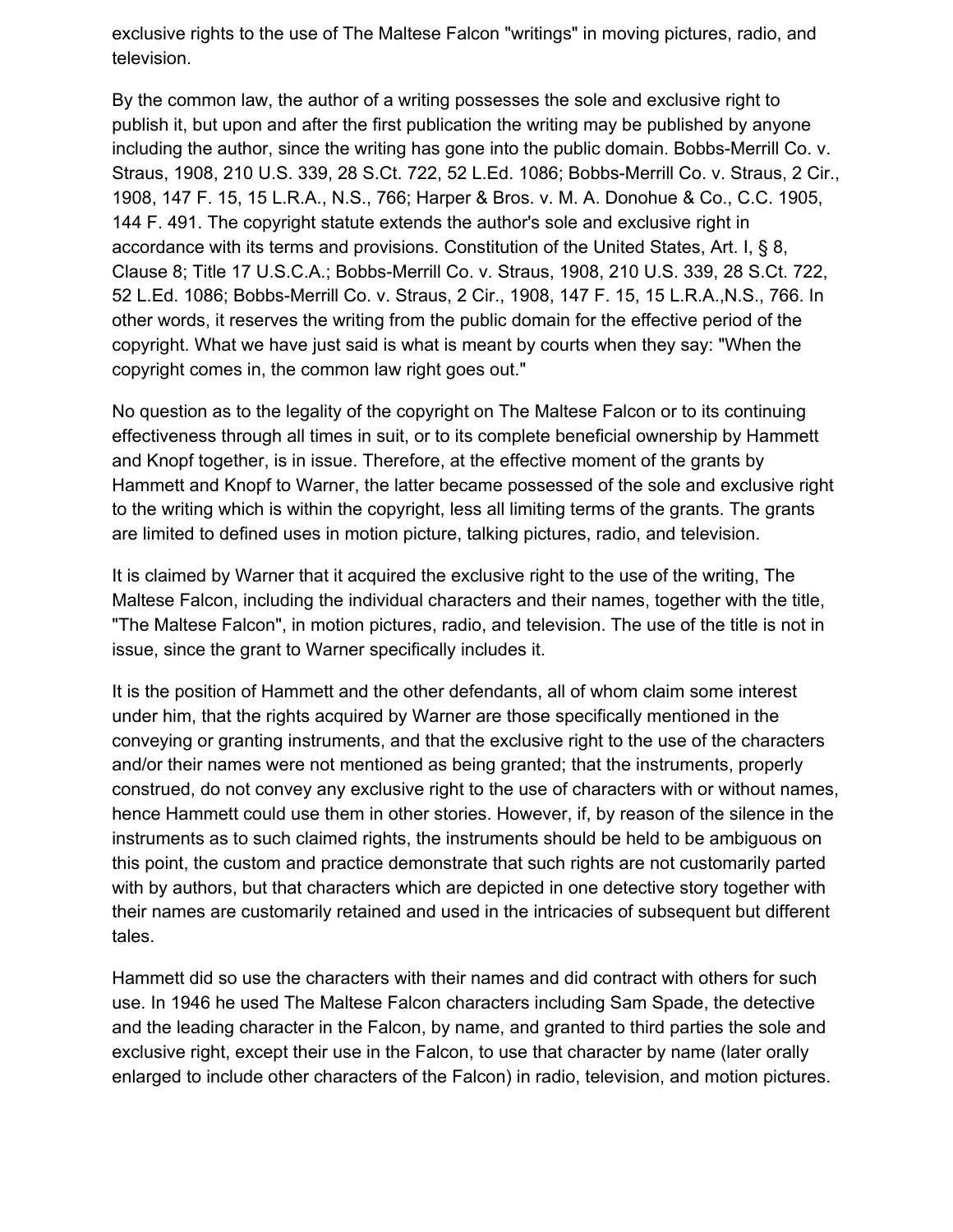Under such claimed rights, radio broadcasts of "Adventures of Sam Spade", including "The Kandy Tooth" were broadcast in weekly half-hour episodes from 1946 to 1950.

Warner claims infringement of copyright and "unfair use and competition" by such re-use and, as well, for infringement of parts of the story and the whole of the writing inclusive of characters and their names. Hammett and the other defendants deny infringement or unfair use and competition on any count, and Hammett requests the court to declare his rights in the premises. Knopf is a nominal party asking and claiming nothing, and is made a plaintiff under the right granted Warner in the Hammett-Knopf-Warner contract.

The trial court denied relief to Warner, declared Hammett's rights, and assessed costs against Warner, who appeals.

The instruments under which Warner claims were prepared by Warner Bros. Corporation which is a large, experienced moving picture producer. It would seem proper, therefore, to construe the instruments under the assumption that the claimant knew what it wanted and that in defining the items in the instruments which it desired and intended to take, it included all of the items it was contracting to take.<sup>[3]</sup> We are of the opinion that since the use of characters and character names are nowhere specifically mentioned in the agreements, but that other items, including the title, "The Maltese Falcon", and their use are specifically mentioned as being granted, that the character rights with the names cannot be held to be within the grants, and that under the doctrine of *ejusdem generis,* general language cannot be held to include them.<sup>[4]</sup> As was said in Phillip v. Jerome H. Remick & Co., S.D., N.Y., Op. No. 9,999, 1936, "Such doubt as there is should be resolved in favor of the composer. The clearest language is necessary to divest the author of the fruits of his labor. Such language is lacking here." See, also, Tobani v. Carl Fischer, Inc., 1942, 263 App.Div. 503, 507, 33 N.Y.S.2d 294, 299, affirmed 1942, 289 N.Y. 727, 46 N.E.2d 347.

The conclusion that these rights are not within the granting instruments is strongly buttressed by the fact that historically and presently detective fiction writers have and do carry the leading characters with their names and individualisms from one story into succeeding stories. This was the practice of Edgar Allen Poe, Sir Arthur Conan Doyle, and others; and in the last two decades of S. S. Van Dine, Earle Stanley Gardner, and others. The reader's interest thereby snowballs as new "capers" of the familiar characters are related in succeeding tales. If the intention of the contracting parties had been to avoid this practice which was a very valuable one to the author, it is hardly reasonable that it would be left to a general clause following specific grants. Another buttressing fact is that Hammett wrote and caused to be published in 1932, long after the Falcon agreements, three stories in which some of the leading characters of the Falcon were featured, and no objection was voiced by Warner. It is also of some note that the evidence shows that Columbia, long subsequent to the conveying instruments, dickered with Warner for the use of the Falcon on its "Suspense" radio program and, failing in its efforts, substituted "The Kandy Tooth" which uses the Falcon characters under license of Hammett. Warner made no claim against Columbia at or reasonably soon afterward. The conclusion we have come to, as to the intention of the parties, would seem to be in harmony with the fact that the purchase price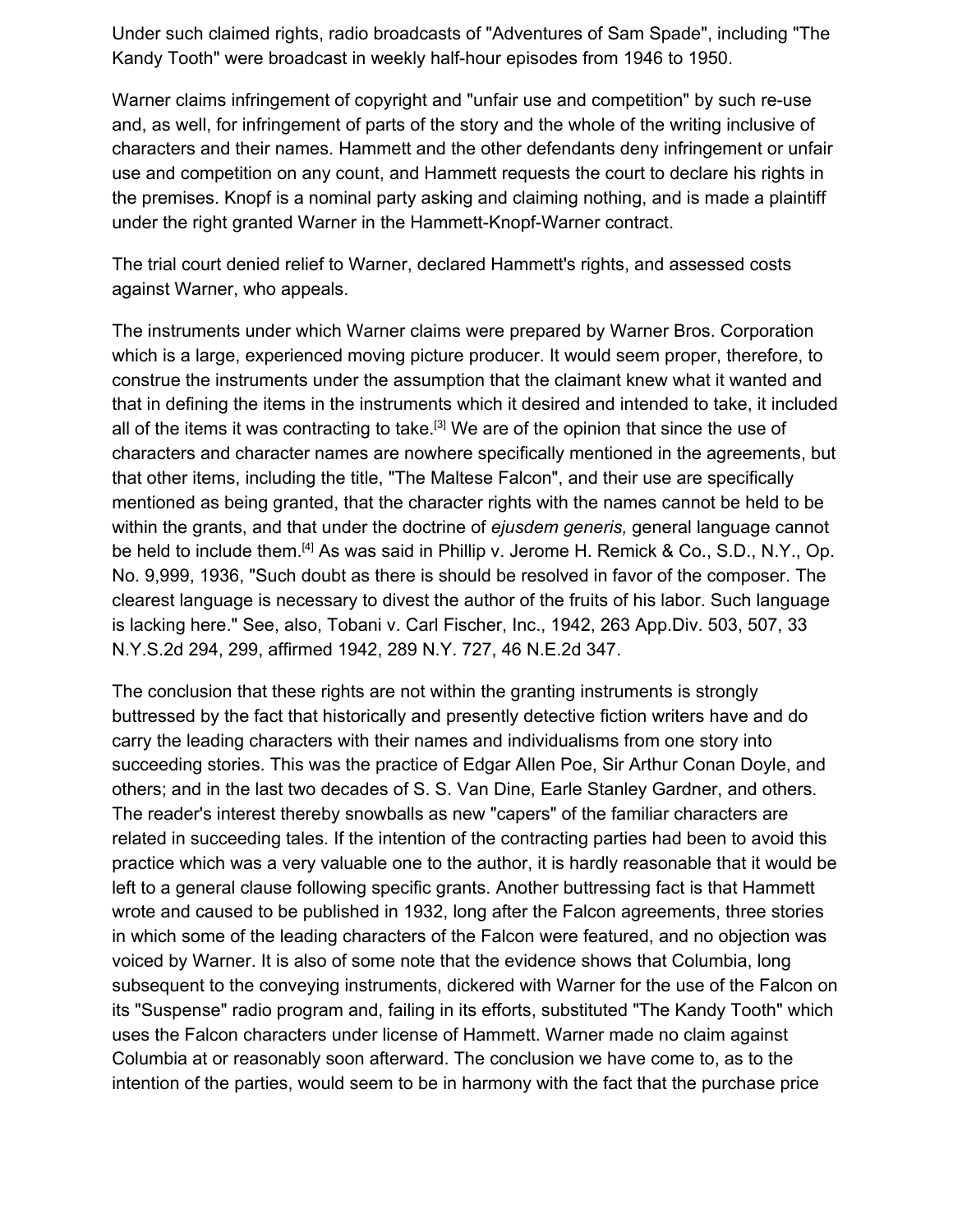paid by Warner was \$8,500.00, which would seem inadequate compensation for the complete surrender of the characters made famous by the popular reception of the book, The Maltese Falcon; and that the intention of the parties, inclusive of the "Assignment", was not that Hammett should be deprived of using the Falcon characters in subsequently written stories, and that the contract, properly construed, does not deprive Hammett of their use.

Up to this point we have discussed the points at issue by construing the contract and by seeking the intention of the parties to it, and we have concluded that the parties never intended by their contract to buy and sell the future use of the personalities in the writing.

It will now be profitable to consider whether it was ever intended by the copyright statute that characters with their names should be under its protection.

The practice of writers to compose sequels to stories is old, and the copyright statute, though amended several times, has never specifically mentioned the point. It does not appear that it has ever been adjudicated, although it is mentioned in Nichols v. Universal Pictures Corp., 2 Cir., 1930, 45 F.2d 119. If Congress had intended that the sale of the right to publish a coyprighted story would foreclose the author's use of its characters in subsequent works for the life of the copyright, it would seem Congress would have made specific provision therefor. Authors work for the love of their art no more than other professional people work in other lines of work for the love of it. There is the financial motive as well. The characters of an author's imagination and the art of his descriptive talent, like a painter's or like a person with his penmanship, are always limited and always fall into limited patterns.<sup>[5]</sup> The restriction argued for is unreasonable, and would effect the very opposite of the statute's purpose which is to encourage the production of the arts.

It is our conception of the area covered by the copyright statute that when a study of the two writings is made and it is plain from the study that one of them is not in fact the creation of the putative author, but instead has been copied in substantial part exactly or in transparent re-phrasing to produce essentially the story of the other writing, it infringes.

It is conceivable that the character really constitutes the story being told, but if the character is only the chessman in the game of telling the story he is not within the area of the protection afforded by the copyright. The subject is given consideration in the Nichols case, supra, 45 F.2d at page 121 of the citation. At page 122 of 45 F.2d of the same case the court remarks that the line between infringement and non-infringement is indefinite and may seem arbitrary when drawn; nevertheless it must be drawn. Nichols v. Universal Pictures Corp., 2 Cir., 1930, 45 F.2d 119. See Warner Bros. Pictures v. Majestic Pictures Corp., 2 Cir., 70 F.2d 310, 311.

We conclude that even if the Owners assigned their complete rights in the copyright to the Falcon, such assignment did not prevent the author from using the characters used therein, in other stories. The characters were vehicles for the story told, and the vehicles did not go with the sale of the story.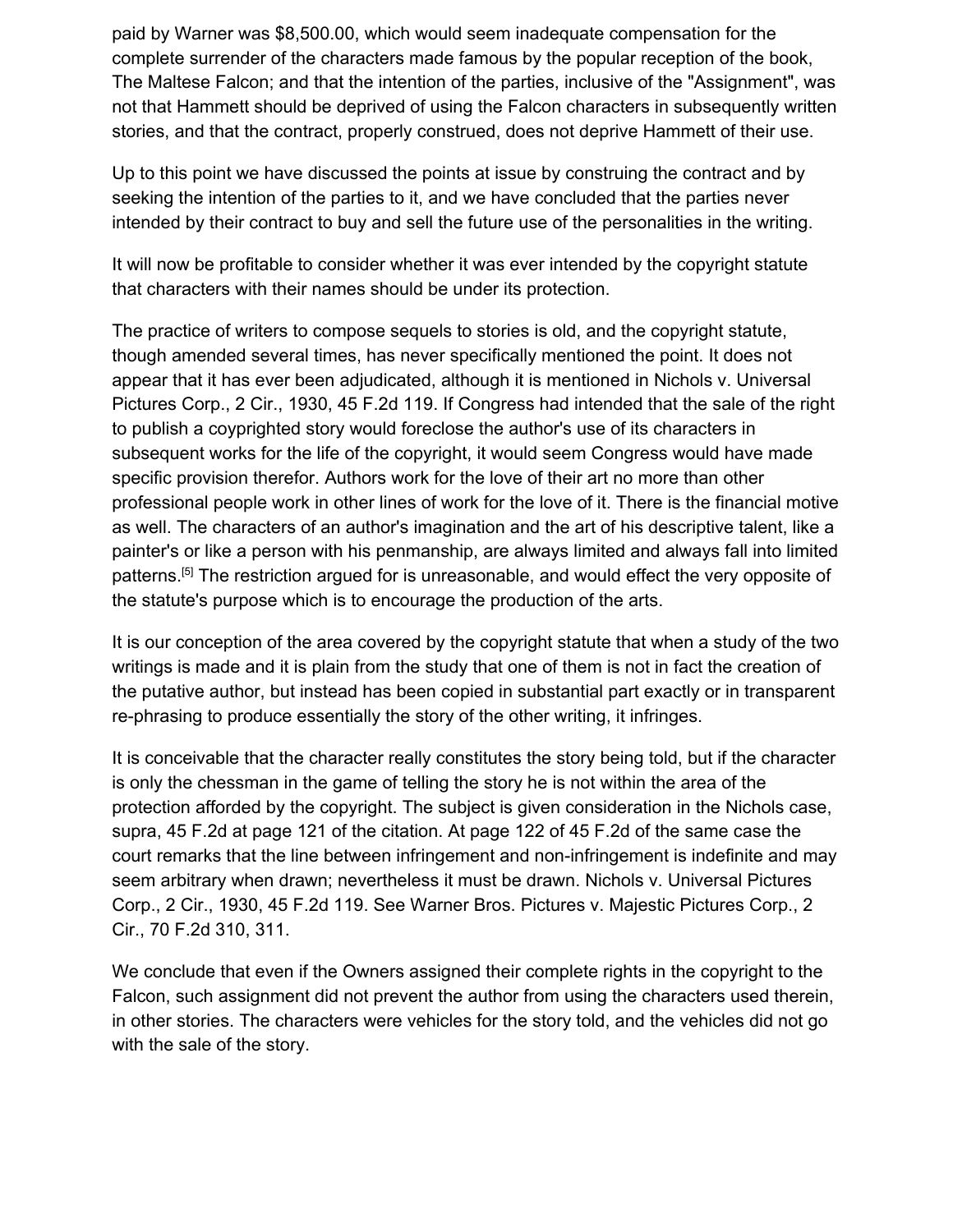We turn to the consideration of general infringement. It is agreed that a story entitled "The Kandy Tooth" is the closest to The Maltese Falcon, and from a practical standpoint if the Tooth does not infringe the Falcon, there has been no infringement.

We have set out in notes 7 and 8 at the end of this opinion, short summations of the two works. There is a sameness in the tricks of spinning out the yarn so as to sustain the reader's suspense as to hinted mystery, and there is a similarity in the two stories in that there is a long complicated search for a lost article of fabulous value. The searches are filled with complications, fatalities, and moral delinquencies by characters in name, description, and action of some similarities. The script of the Tooth was not composed by Hammett and, except for a few expressions, is not written in the Hammett literary style.

We see no clear error in the trial court's holding that the similarities of the two stories do not go to the degree of constituting practically the same story. There is no textual copying; the mystery of the Tooth and the suspense to the reader would not be dulled through his having read the Falcon. In a phrase, they are different stories though of the same general nature.

## **Unfair Use and Competition**

Warner claims the radio broadcasts, "The Adventures of Sam Spade" and the "Suspense" broadcast of "The Kandy Tooth", and others, wherein the characters of the Falcon were used by name and their peculiarities, constituted unfair use and competition. The trial court found against such contention and we think the conclusion does not constitute clear error.

It is patent that the characters of The Maltese Falcon could not fairly be used in such a manner as to cause the Falcon to be materially lessened in its commercial worth by degrading or cheapening them so that the public would not be interested in their capers.<sup>[6]</sup> They could not be used in such a manner as to deceive the public or to "palm off" to the public the idea that they were really witnessing The Maltese Falcon when they viewed showings of the other stories.<sup>[7]</sup> We think there was no reversible error in the court's conclusions on these points.

Although we have thought it necessary to arrive at some conclusions not entirely in accord with those of the district court, or to arrive at like conclusions through somewhat different reasoning, nevertheless we commend a reading of that court's opinion and notation of authorities cited. We are in complete accord with the order of the district court that the plaintiffs-appellants take nothing, and that defendants-appellees recover their costs.

The judgment in accordance with this opinion will settle all of the issues of the case, including all of Hammett's interest in the subject matter under Warner's claims. There is no justiciable controversy between Hammett and Knopf, the nominal plaintiff. It follows that no useful purpose could be served by considering Hammett's prayer for a declaration of his rights and his counterclaim for a declaratory judgment is therefore dismissed and the judgment running to him on it is reversed. Otherwise, the judgment is affirmed.<sup>[8]</sup>,<sup>[9]</sup>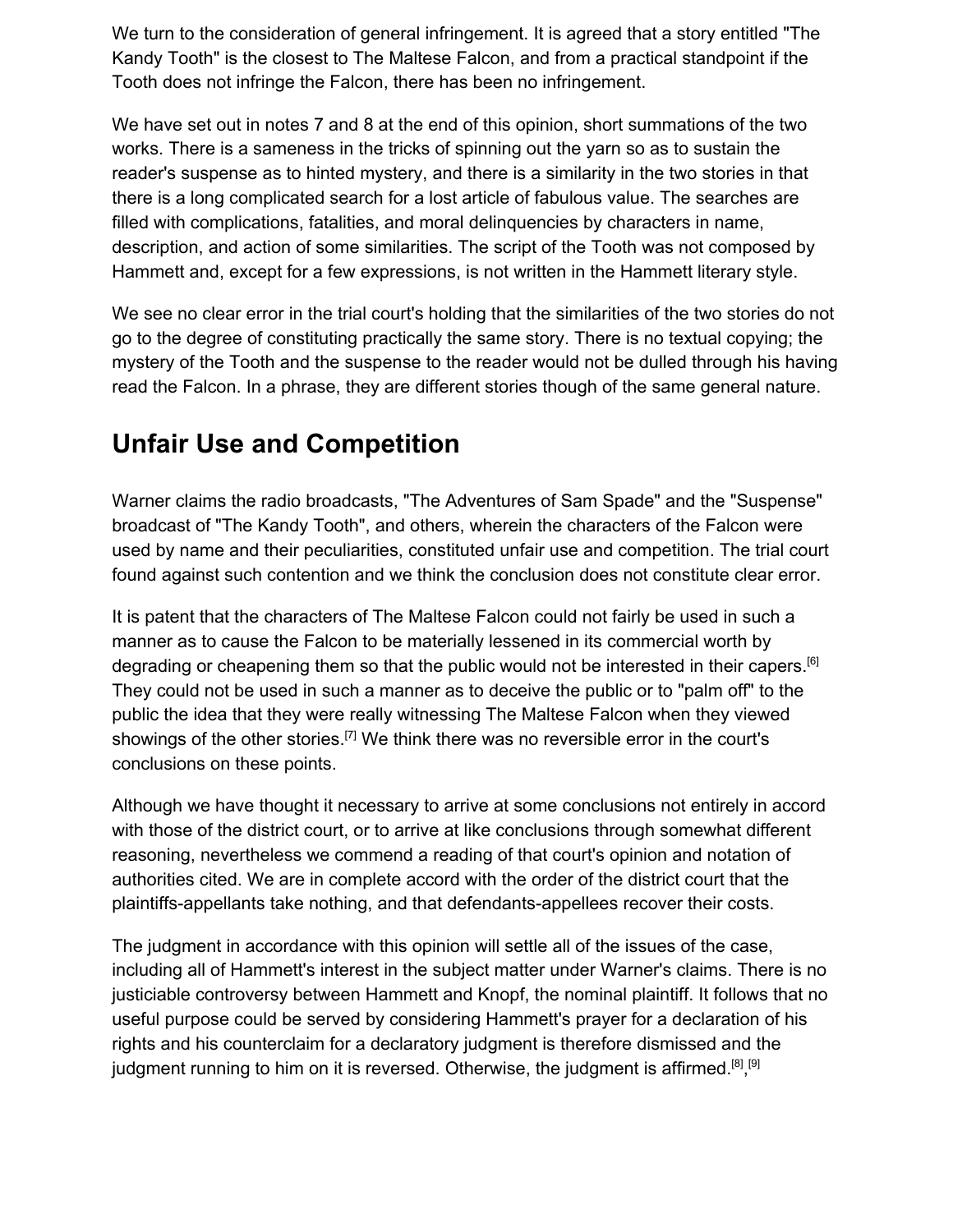## Reversed and affirmed in part.

[1] The Hammett-Knopf-Warner contract, with certain formalities deleted as in the district court's memorandum decision of December 28, 1951, 102 F.Supp. 141, 143, is as follows:

"\* \* \* Warner as `Purchaser' was granted the following rights inter alia `in and to that certain story, hereinafter called "writings," entitled "Maltese Falcon" \* \* \*: 1. (a) the exclusive \* \* \* motion picture rights, including, common law and statutory copyright in the same \* \* \* together with all benefits of the copyrights in such writings, the title and the theme thereof, and of all remedies held thereunder, with respect to such motion picture rights; (b) the exclusive right to make motion picture versions thereof \* \* \* including the exclusive right to show \* \* \* photographs in motion, representing scenes or action taken from or based upon said writings, or any adaptation thereof; (c) the exclusive right to record and reproduce language, speech, songs, music, dancing, choreography and other sounds in connection with \* \* \* the production and exhibition of photoplays based upon such writings \* \* \*; (d) the exclusive right for the purpose of such sound records and photoplays, to adapt, use, dramatize, arrange, change, transpose, make musical versions of, add to, interpolate in and subtract from said writings, the language, title and dialogue thereof \* \* \*; (e) the exclusive right to record such writings, language and dialogue and such adaptations, dramatizations, arrangements, change \* \* \* and interpolations on sound records and to reproduce the same from such sound records in synchronism with and/or separately from such photoplays  $* *$ ; (f) the right in the writings for production and use upon the spoken stage  $* * *$  is reserved to the Owners, but all other now or hereafter existing dramatic, exhibition or other presentation rights in the writings, and without limiting the generality of the foregoing, including talking motion picture rights \* \* \* as well as the right to transmit and exploit scenes and pictures taken or adapted from or based upon said writings, the language, title and dialogue thereof, by radio, television or otherwise, together with the right to transmit and reproduce by radio, television or otherwise, the writings, the language, title and dialogue thereof and the sound records herein referred to in connection with the broadcasting of said motion picture versions \* \* \* are granted exclusively to the Purchaser \* \* \* [and] 12. The Owners warrant and agree that they will not cause or allow or sanction any publication or dramatization of said writings or any arrangement, or revision or reissue thereof in any form in any parts of the world, without first granting to the Purchaser, without further consideration, the silent and talking motion picture rights and the mechanical and recording and reproducing rights (and all the rights set forth in paragraph (1) hereof) and in and to any such arrangement, revision or reissue above named.'"

[2] "Assignment of Copyright. Whereas, Dashiell Hammett is the author of a certain literary composition entitled "Maltese Falcon", five installments of which have been published \* \* \* and have been copyrighted by Pro-Distributors Corporation; and

"Whereas, the Pro-Distributors Corporation has heretofore assigned to the Undersigned, Alfred A. Knopf, Inc., the foregoing copyrights, and

"Whereas, the Undersigned published a novel, "Maltese Falcon" in book form, and registered the novel in United States Copyright Office \* \* \*,

"Now, Therefore, in consideration of the sum of One Dollar in hand paid and for other valuable considerations now received, the Undersigned sells and assigns unto Warner Bros. Pictures, Inc., its successors and assigns forever, the motion picture and talking motion picture rights \* \* \* in and to the said literary composition (hereinafter called `writings') and all motion picture rights in all copyrights thereof, as well as radio broadcasting and television rights, \* \* \* together with the sole and exclusive right to use, interpolate songs, music, sounds, words and dialogue in, translate, adapt and change said writings and the title in the making of or in conjunction with or separately and apart from motion picture photoplays, and to lease, vend and exhibit the same throughout the world, and to copyright the same in its own name or otherwise, including the right to record and reproduce sounds, language, dialogue and speech taken, adapted and translated from the writings, in connection with and/or in synchronism with and/or separately from the production and exhibition of photoplays based upon such writings, whether such records be on the film itself or on separate discs, or any other material or medium, by means of mechanical, electrical, photographic or other devices and improvements thereupon which are now or hereafter may be used in connection with the production and exhibition of motion pictures (hereinafter referred to as `sound records') and to copyright in its own name or otherwise said sound records.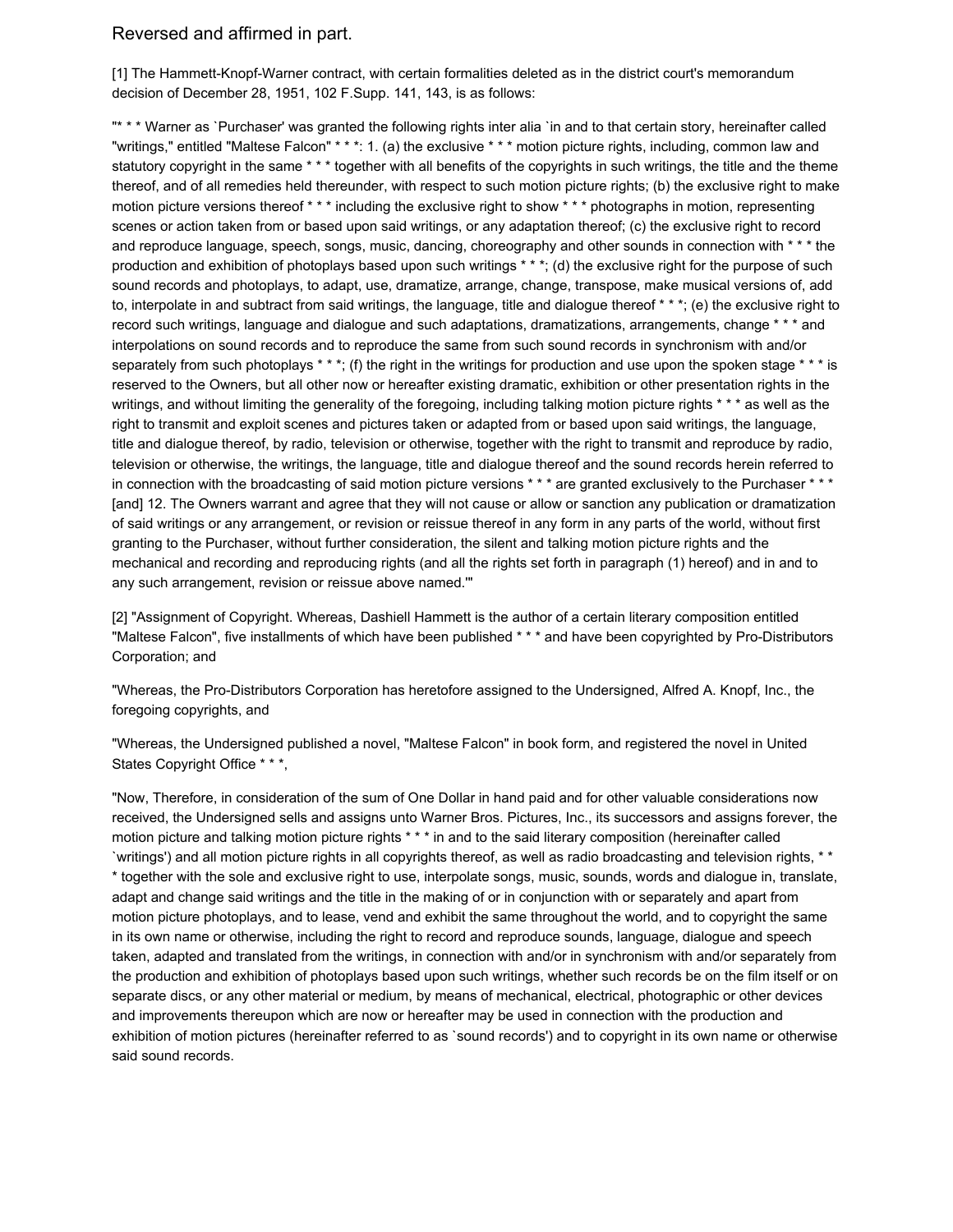"The Undersigned agrees to obtain or cause to be obtained a renewal of such copyrights according to law in order to secure said rights in Warner Bros. Pictures, Inc., during any and all renewal terms, and the Undersigned hereby appoints Warner Bros. Pictures, Inc., its attorney-in-fact with an irrevocable power to do all acts and things for and in the name of the Undersigned to obtain such renewals.

"Dated: June 23, 1930."

[3] Taylor v. United States Casualty Co., 269 N.Y. 360, 199 N.E. 620, 115 A.L.R. 822; Evelyn Building Corp. v. City of New York, 257 N.Y. 501, 178 N.E. 771; Tobani v. Carl Fischer, Inc., 1942, 263 App. Div. 503, 33 N.Y.S.2d 294, 299; Hunt v. United Bank & Trust Co., 1930, 210 Cal. 108, 116, 291 P. 184.

[4] Bouvier's Law Dictionary, Baldwins Students Ed., 1934, p. 336; 3 Williston on Contracts, Rev.ed., 1784. See, also, Smith v. McCullough, 1881, 104 U.S. 25, 28, 26 L.Ed. 637; Swift & Co. v. Columbia Ry., Gas & Electric Co., 4 Cir., 1927, 17 F.2d 46, 48, 51 A.L.R. 983; Cleveland Trust Co. v. Consolidated Gas, etc., Co., 4 Cir., 1932, 55 F.2d 211, 215.

[5] "He must be a poor creature that does not often repeat himself. Imagine the author of the excellent piece of advice, `Know thyself', never alluding to that sentiment again during the course of a protracted existence! Why, the truths a man carries about with him are his tools; and do you think a carpenter is bound to use the same plane but once to smooth a knotty board with, or to hang up his hammer after it has driven its first nail? I shall never repeat a conversation, but an idea, often. I shall use the same types when I like, but not commonly the same stereotypes. A thought is often original, though you have uttered it a hundred times. It has come to you over a new route, by a new and express train of associations." The Autocrat of the Breakfast Table, by O. W. Holmes, M.D., p. 9, reprint of original edition.

[6] Manners v. Morosco, 1919, 252 U.S. 317, 40 S.Ct. 335, 64 L.Ed. 590; Harper Bros. v. Klaw, D.C.1916, 232 F. 609.

[7] Stork Restaurant v. Sahati, 9 Cir., 166 F.2d 348; Lone Ranger v. Cox, 4 Cir., 124 F.2d 650.

[8] The Maltese Falcon Story. The theme of the story of The Maltese Falcon is a complicated search for a fabulously valuable bird figurine called The Maltese Falcon. The action of the story centers in San Francisco from elsewhere, with the leading actors, or characters gathering there intent upon the objective. An attractive, alluring woman of uncertain age and reputation, by name Brigid O'Shaughnessy, assuming a false name and great distress, in search of help, called upon private detective Sam Spade, a clever, laconic, rangy-looking man whose morals and practices are none too idyllic, and well if not too favorably known to the police. Brigid qualifies within the requisite of the proverbial monumental liar, but, though Spade is not deceived, she manages to withhold the truth from him. A dunderheaded policeman and his partner enter the tangled story. Effie Perine is Spade's secretary, one of those see-all, know-all, self effacing paragons of loyal efficiency. A mystical character of a man who apparently is cooperating with Brigid against three others of their search-party gets shot to death and Spade is under suspicion. The leader of the search-party is a fat man named Gutman, of infinite patience and possessed of untold money. He proposes to pay a large sum to Sam who represents that he can deliver the bird. An effeminate lackey of a man by the name of Cairo does Gutman's bidding. A young, boyish gunman is under Gutman's orders. The story runs on at accelerated tempo in mystery until the captain of a ship, just in from the Orient, appears at Spade's apartment with a package in hand and falls dead from the boy's bullets sent into him just before he entered Spade's place. All gather at Sam's for the delivery of the bird, supposed to be in the package, and for payment of the money. Sam gets the award and Gutman gets the bird, which is a worthless counterfeit of the genuine. Gutman maintains his sang-froid. Brigid and Sam have trespassed the conventions. Yet, as somehow it is revealed the lady herself was the author of the first fatality, she is delivered over by the benevolent Sam and is sent on her way to San Quentin prison. These characters are skillfully depicted in a running, attractive style and distinctly assume individualism as distinguished from mere other persons.

Warner claims ownership of all of this including the characterizations with the characters' names, and the story.

[9] The Kandy Tooth Story. The script opens with Sam Spade telephoning from jail to his faithful secretary, Effie Perine, early in the morning. Effie hurries to Sam who dictates his story. Dundy, the police officer, is present. Spade has received a telegram from the fat Caspar Gutman who had been marked "dead" from the end of The Maltese